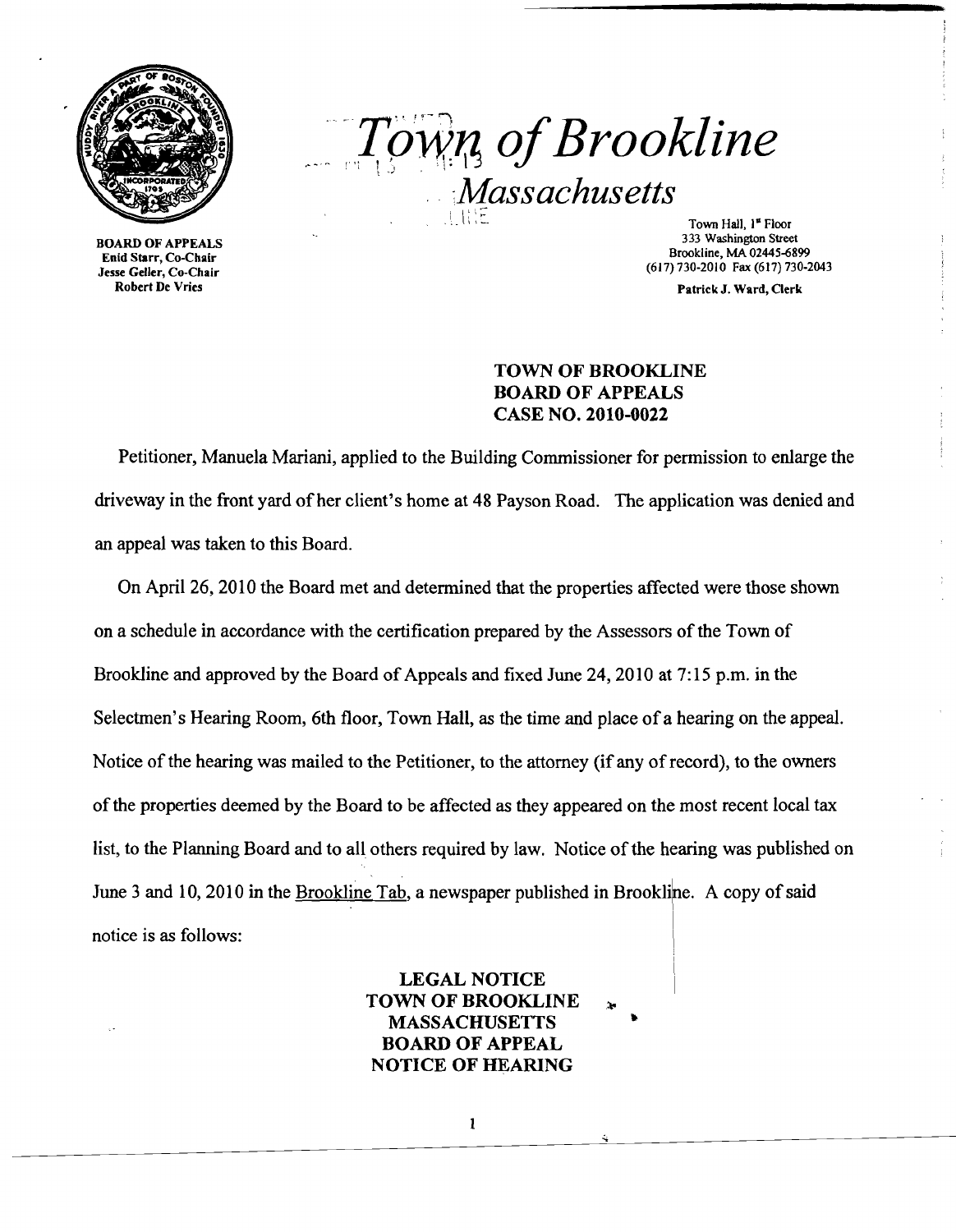Pursuant to M.G.L. C. 39, sections 23A & 23B, the Board of Appeals will conduct a public hearing to discuss the following case:

Petitioner: Manuela Mariani Owner: Jonathan Weintroub Location of Premises: 48 PAYSON RD Date of Hearing: June 24, 2010 Time of Hearing: 7:15 p.m. Place of Hearing: Selectmen's Hearing Room, 6<sup>th</sup> floor

A public hearing will be held for a variance and/or special permit from

- 1. 5.43; Exceptions to Yard and Setback Regulations, special permit required.
- 2. 6.04.5.c.l; Design of All Off-Street Parking Facilities, variance required.
- 3. 6.04.12; Design of All Off-Street Parking Facilities, special permit required.

Of the Zoning By-Law to widen the existing driveway requiring Board of Appeals relief per plans at 48 PAYSON RD BRKL.

*Hearings, once opened, may be continued by the Chair to a date and time certain. No further notice will be mailed to abutters or advertised in the TAB. Questions regarding whether a hearing has been continued, or the date and time ofany hearing may be directed to the Zoning Administrator at* 617-734-2134 *or check meeting calendar at:http://calendars.town.brookline.ma.usIMasterTownCalandarl?FormID=158.* 

The Town of Brookline does not discriminate on the basis of disability in admission to, access to, or *operations ofits programs, services or activities. Individuals who need auxiliary aids for effective communication in programs and services of the Town of Brookline are invited to make their needs known to the* ADA *Coordinator, Stephen Bressler, Town ofBrookline,* 11 *Pierce Street, Brookline, MA 02445. Telephone:* (617) *730-2330;* TDD (617) *730-2327.* 

 $\frac{1}{3}$ 

 $\frac{\epsilon}{\epsilon}$ 

## Enid Starr Jesse Geller Robert De Vries

At the time and place specified in the notice, this Board held a public hearing. Present at the

hearing was Chairman, Jesse Geller and Board Members, Christopher Hussey and Jonathan Book.

The petitioner, Manuela Mariani of lnTAdesign.it, Boston, MA, spoke on behalf of the owner,

Jonathan Weintroub, who was also in attendance.

Ms. Mariani described the home at 48 Payson Road as a two-story single-family structure

located on a steeply sloping lot. The home is built into the slope and there is a single-car garage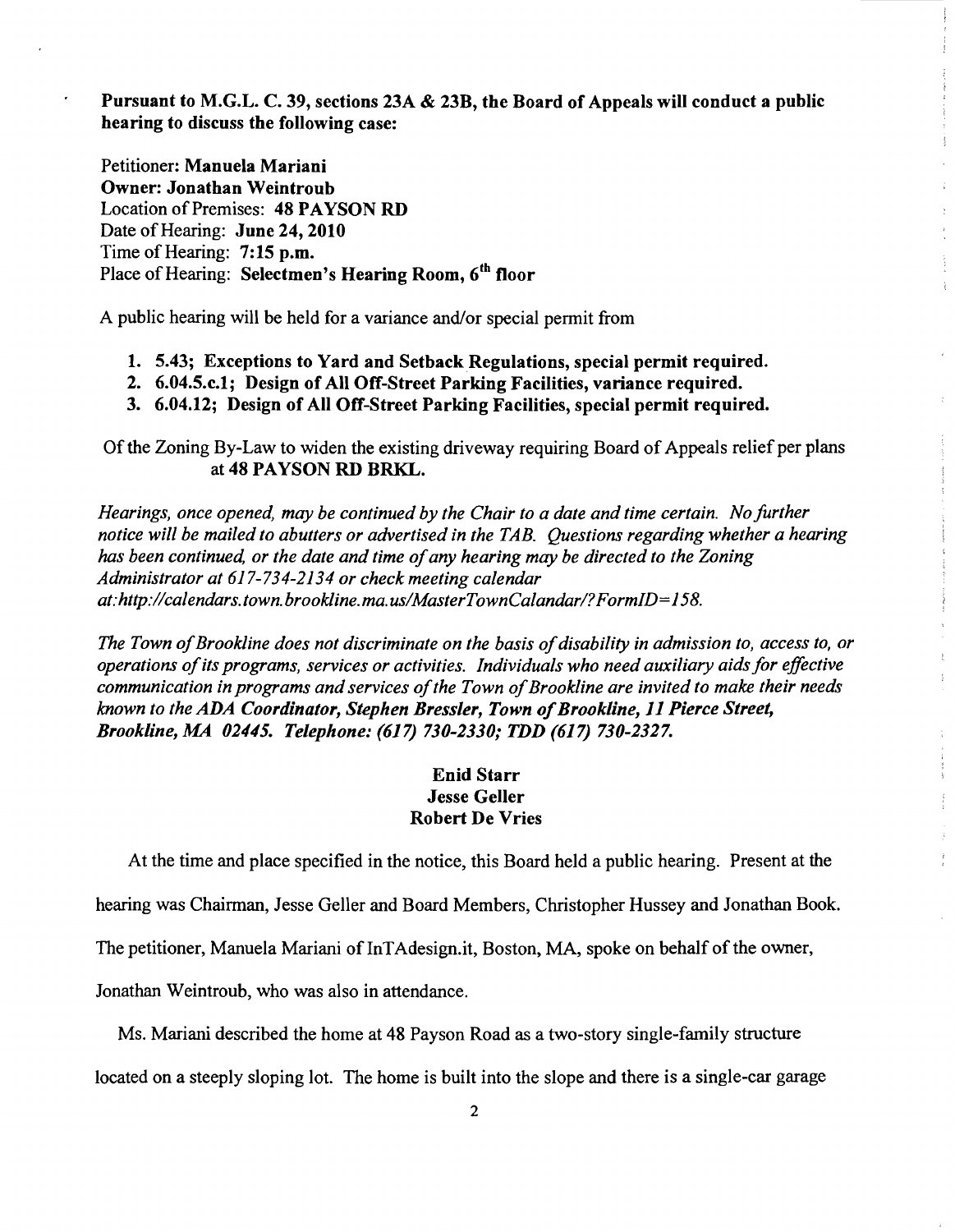below grade underneath the first story. There is a narrow driveway leading to the garage, which is supported on either side by retaining walls and is currently used to park cars in the front yard setback. There is a set of stairs off the driveway that lead to a small patio and secondary front entrance to the home. The surrounding properties are similarly sized single family houses with similar parking configurations.

Ms. Mariani said that her clients, Jonathan Weintroub and Robbie Singal, are proposing to widen their existing driveway to avoid a tandem parking arrangement. The driveway will be 18' wide with an 18' wide curb cut. The owners are proposing to move the north facing retaining wall to accommodate the widened driveway, and construct an enlarged porch that extends from the existing front porch to the existing patio (at the secondary front entrance). As the driveway and garage are below grade, the patio will extend over the driveway. She said that her clients are also proposing a new stair next to the north facing retaining wall for additional access to the enlarged patio. The porch will be constructed from wood and the driveway will be repaved with permeable pavers.

Ms. Mariani said that her clients are seeking relief under Sections **6.04.12, 5.43 and 8.02.2** of the Town of Brookline Zoning By-Law. She said that they are proposing to install planters, landscaping and permeable pavers as counterbalancing amenities, required under **Section 5.43** of the Zoning By-Law.

The Chairman asked whether anyone in attendance wished to speak in favor of the proposal.

Jonathan Weintroub, the owner, rose to speak in favor of the proposal. Mr. Weintroub said that the denigrated condition of the existing driveway retaining wall, at least partially motivated them to undertake this project. He said that the reconstruction of the retaining wall will offer a more pleasing view of the property from the street and he opined that it made sense to widen the driveway at the same time. Mr. Weintroub said he has made a point of communicating with his

3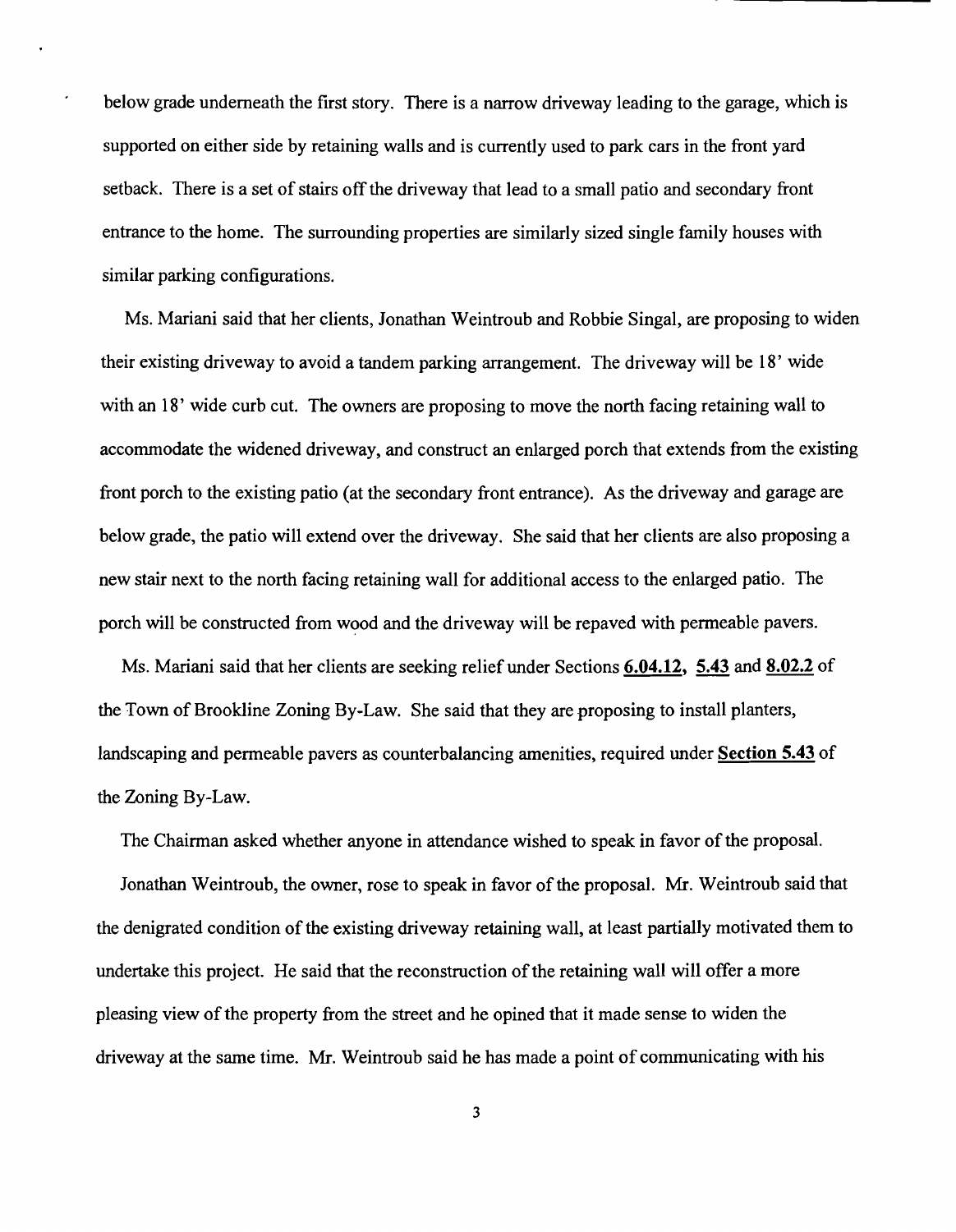neighbors but conceded that construction is often a dusty, noisy business. He said that it was his intent to only consider high quality contractors in an effort to mitigate the neighbor's concerns. Regarding potential damage to plantings as raised by the owner's neighbor, he said that they also loved the existing plantings and will do everything they can to avoid damage.

Board Member Hussey, referring to the pine tree mentioned in the letter from the owners of 52 Payson Road, inquired on whose property it was located. Mr. Weintroub responded that until he had a survey done there was some question of ownership. He said when siting along the lot line stakes installed by his surveyor, it appears that the tree is located on hisproperty. Board Member Hussey stated that the installation of the stairs alongside the driveway could impact the root system of the pine tree. Ms. Mariani said that the stairs are actually constructed of wood and this should minimize potential damage to the root system.

The Chairman asked whether anyone wished to speak in opposition to the petition. No one rose to speak.

The Chairman marked as Exhibit "A", a letter from the owners of 52 Payson Road regarding their concern over the preservation of a tree on the lot line, and noise dust and debris from construction affecting them.

Board Member Book asked whether the only relief required pertained to an additional vehicle parking in the front setback and Mr. Shepard affirmed that this was the case.

In an effort to address the concerns of the abutter, the Chairman asked what provisions are being contemplated to deal with the noise, dust and debris as well as potential soil erosion while the retaining wall is being relocated. Ms. Mariani responded by saying that best construction practices will be employed during construction and that her clients were seeking bids from only the most respected contractors to help minimize the impacts on the neighbor at 52 Payson Road.

4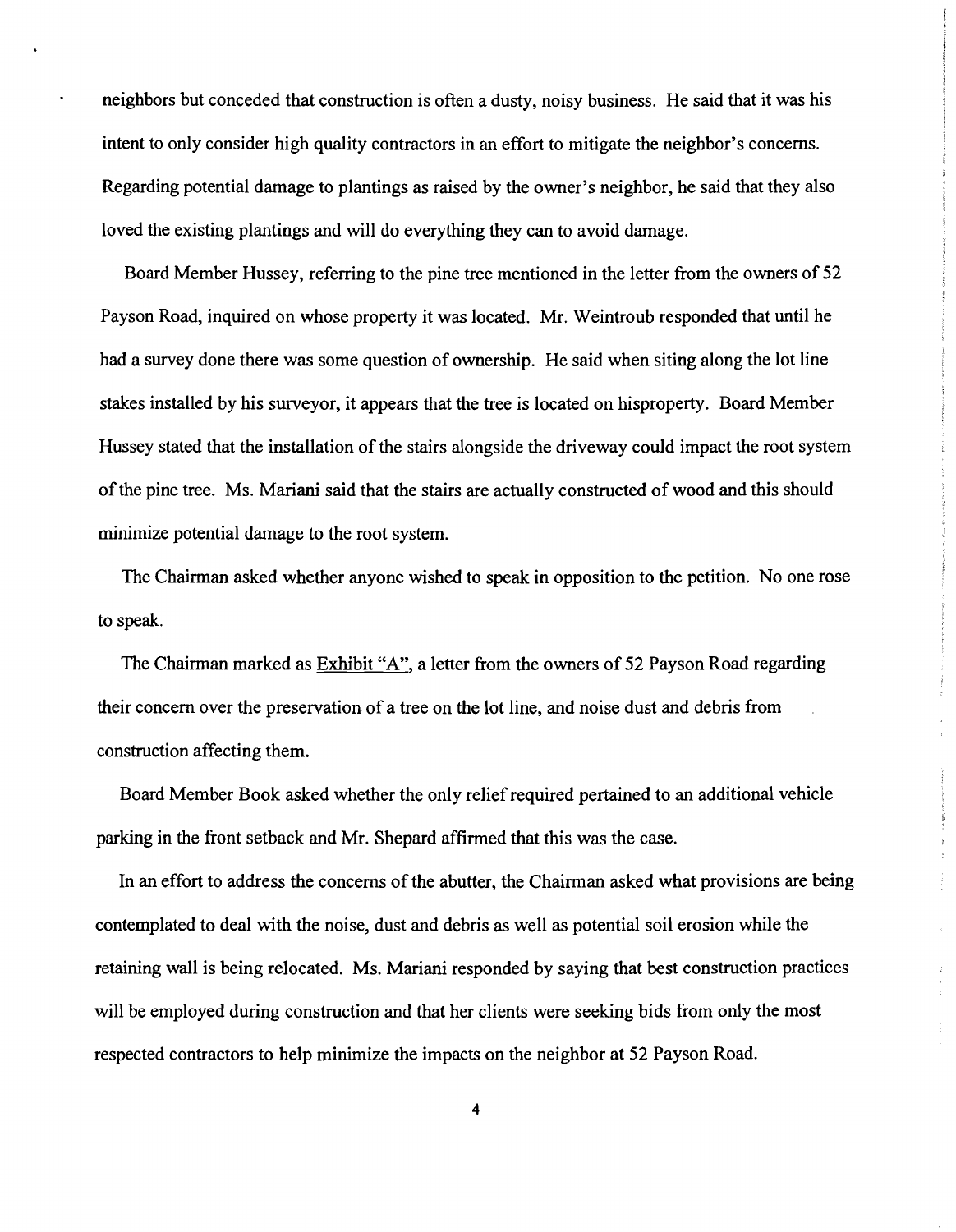Courtney Synowiec, Planner, delivered the findings of the Planning Staff on behalf of the

Planning Board.

## Section 6.04 - Design of Off-Street Parking Facilities

 $\overline{.5.c.}$  *l* – front yard setback

| NEW PARKING AREA                                                                                                                              |              |        | Reculted Proposed 2 Hudley |
|-----------------------------------------------------------------------------------------------------------------------------------------------|--------------|--------|----------------------------|
| Front Yard Setback (parking)                                                                                                                  | $20^{\circ}$ | 10'11" | Special Permit*†           |
| * Under Section 6.04.12, the Board of Appeals may waive dimensional                                                                           |              |        |                            |
| requirements for new parking facilities to serve an existing structure.                                                                       |              |        |                            |
| t Under Section 5.43, the Board of Appeals may waive yard and setback                                                                         |              |        |                            |
| requirements if counterbalancing amenities are provided. The applicant is<br>proposing to install planters, landscaping and permeable pavers. |              |        |                            |
|                                                                                                                                               |              |        |                            |

## Section 8.02.2 – Alteration or Extension

A special permit is required to alter or extend a non-conforming condition.

Ms. Synowiec said that the Planning Board was supportive of this proposal. While parking within the front yard setback is generally not preferable, the site is not conducive to many other options (to avoid a tandem arrangement) given the configuration of the building and the topography of the lot. The proposed configuration is fairly sensitive to its context and should not represent a substantial departure from the existing configuration. The new driveway should also be an improvement in tenns of materials. The Planning Board is also supportive of the porch extension as it will create a usable recreation space in the front yard for the applicants to use, while providing screened storage for refuse bins and bicycles. Therefore, the Planning Board recommends approval of the plans, titled "Weintroub Signal Property, 48 Payson Road," by Manuela Mariana, dated 4/9/10 and revised 5/19/10 subject to the following conditions:

 $\sim$ 

<sup>1.</sup> Prior to the issuance of a building permit, the applicant shall submit final plans indicating all setback dimensions, the location of retaining walls and parking spaces subject to the review and approval of the Assistant Director of Regulatory Planning.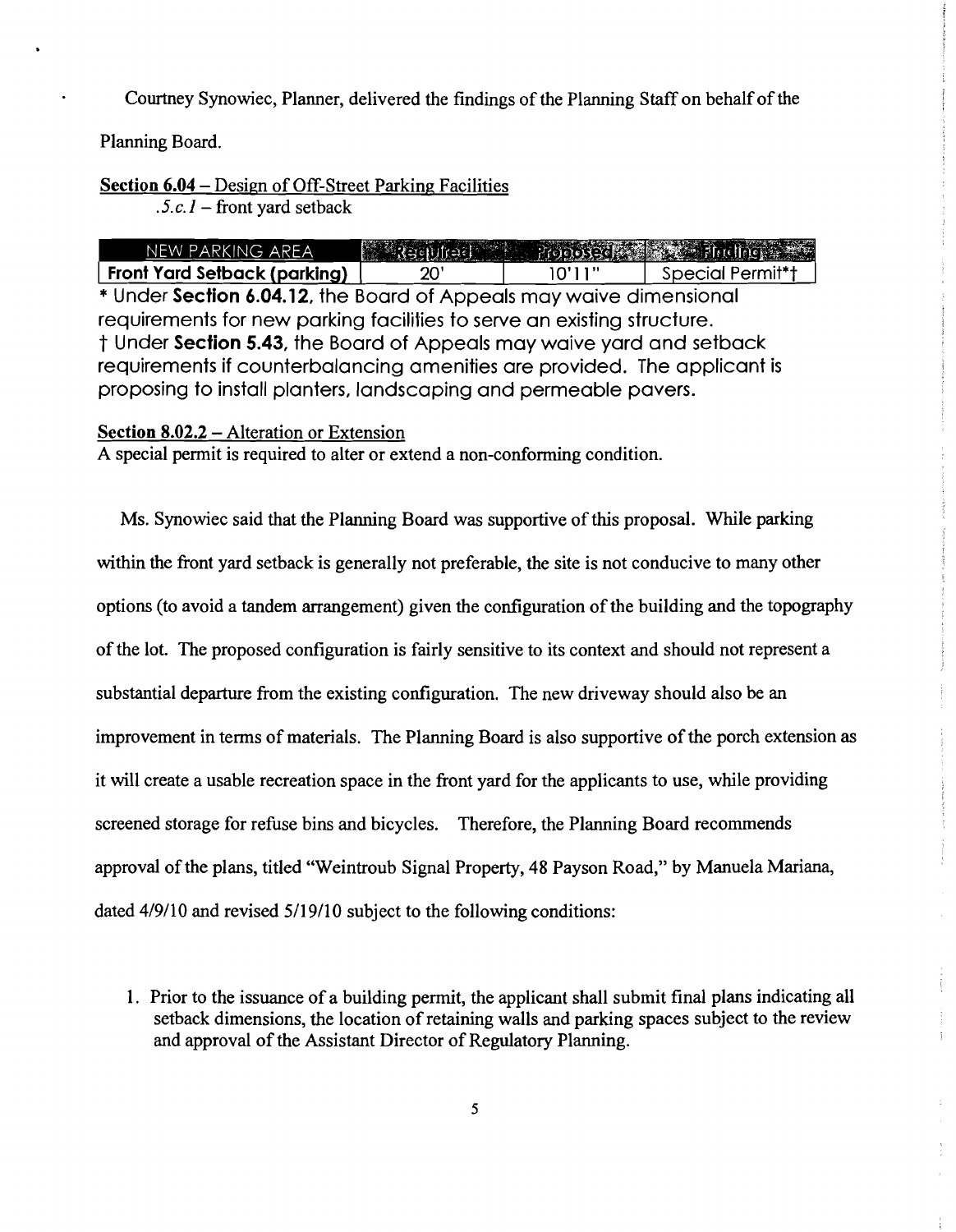- 2. Prior to the issuance of a building permit, the applicant shall submit a final landscaping plan indicating all counterbalancing amenities.
- 3. Prior to the issuance of a building permit for the driveway, the applicant shall obtain a building permit for the addition and have begun work.
- 4. Prior to issuance of a building permit, the applicant shall submit to the Building Commissioner for review and approval for conformance to the Board of Appeals decision: 1) a final site plan, stamped and signed by a registered engineer or land surveyor; and 2) evidence that the Board of Appeals decision has been recorded at the Registry of Deeds.

The Chairman then called upon the Building Commissioner to deliver the comments of the Building Department. Mr. Shepard reiterated for the benefit of the Board that there are two Building permits for the project. The driveway expansion that is currently before the Board and an as of right addition to the same side of the existing home. Mr. Shepard said that given the neighbor's concern regarding construction techniques and potential impact on the neighbor, that his department will require a construction management plan to help mitigate those impacts. He said that these plans customarily provide contact information of the contractors, hours of operation, time of deliveries and dust control should it become an issue. Mr. Shepard said that the Building Department is supportive of the proposal as well as the conditions recommended by the Planning Board.

The Board, having heard all the testimony, deliberated on the merits of the application. Board Member Book stated that he was in favor of granting the requested relief subject to some modification of the Planning Board's recommended conditions. He said that he would like to include materials as one of the items subject to review by the Assistant Director for Regulatory Planning in condition #1.

The Board, having deliberated on this matter and having considered the foregoing testimony, concludes that the requirements of Sections 5.43, 6.04.12 and 8.02.2 of the Zoning By-Law have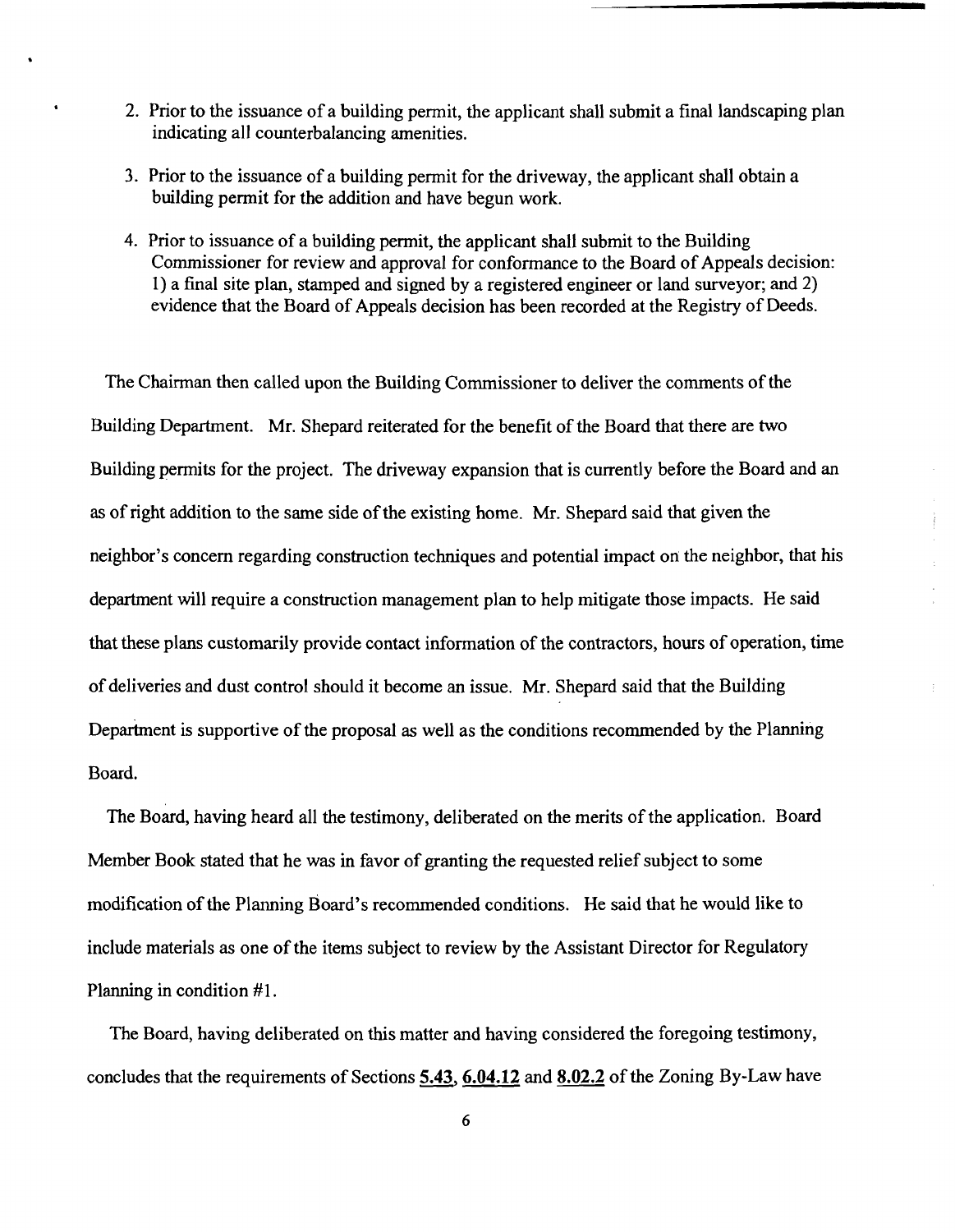been satisfied and that it is desirable to grant the relief requested and made the following findings

pursuant to Section 9.05:

- a. The specific site is an appropriate location for such a use, structure, or condition.
- b. The use as developed will not adversely affect the neighborhood.
- c. There will be no nuisance or serious hazard to vehicles or pedestrians.
- d. Adequate and appropriate facilities will be provided for the proper operation of the proposed use.
- e. The development as proposed will not have a significant adverse effect on the supply of

housing available for low and moderate income people.

Accordingly, the Board voted unanimously to grant the requested relief subject to the following

conditions:

- 1. Prior to the issuance of a building permit, the applicant shall submit final plans indicating all setback dimensions, the location of retaining walls and parking spaces, including all materials, subject to the review and approval of the Assistant Director of Regulatory Planning.
- 2. Prior to the issuance of a building permit, the applicant shall submit a final . landscaping plan indicating all counterbalancing amenities.
- 3. Prior to the issuance of a building permit for the driveway, the applicant shall obtain a building permit for the addition and have begun work.
- 4. Prior to issuance of a building permit, the applicant shall submit to the Building Commissioner for review and approval for conformance to the Board of Appeals decision: 1) a final site plan, stamped and signed by a registered engineer or land surveyor; and 2) evidence that the Board of Appeals decision has been recorded at the Registry of Deeds.

*fense* Gellen<br>Jesse Geller, Chairman

Filing Date: July 13, 2010

A True Copy  $ATTE8T<sub>31</sub>$   $\forall$   $\in$  1 70<sup>002</sup>



7